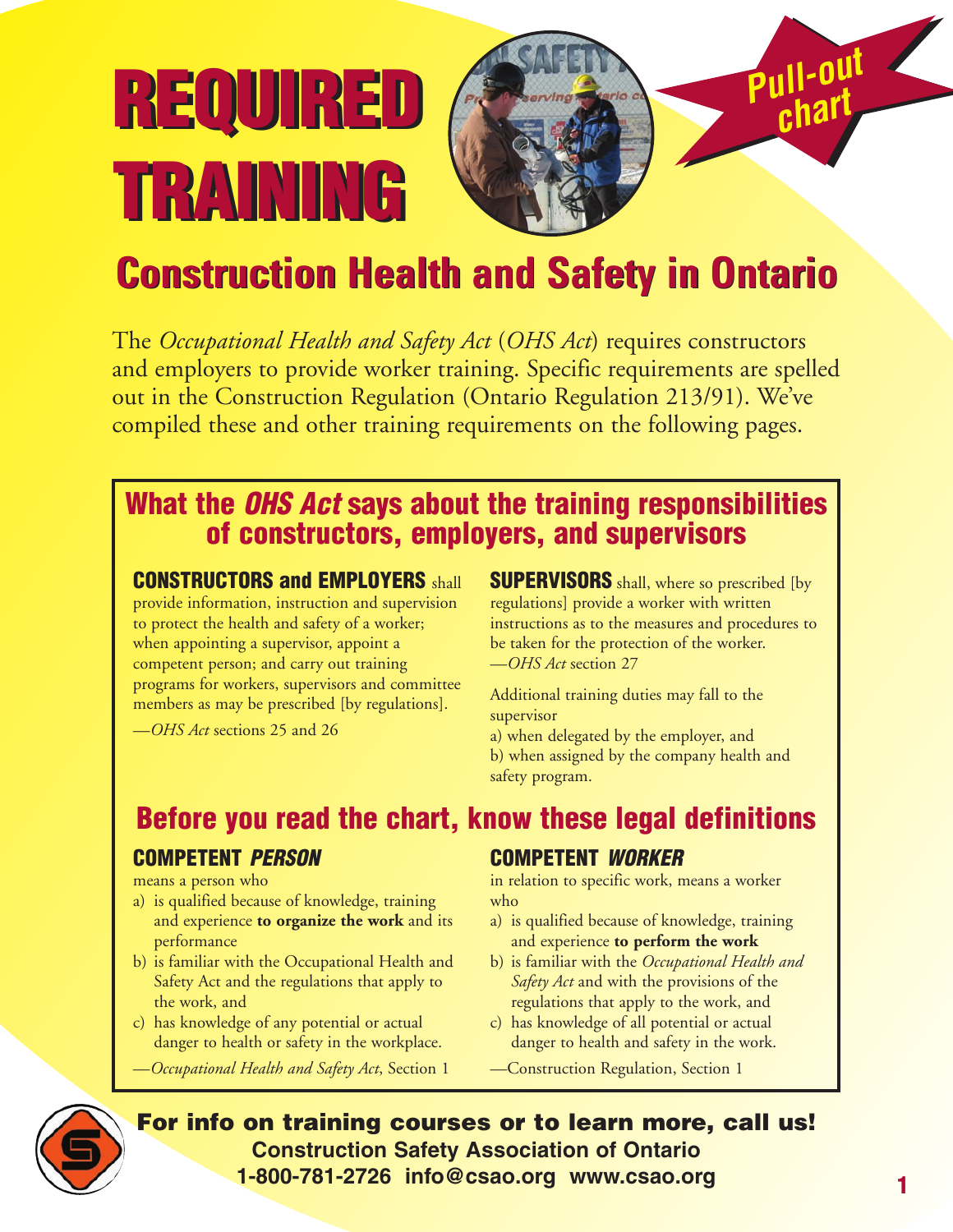| <b>Topic</b>        | Who?                                                                                                                                       | <b>What is required?</b>                                                                                                                                                                                                            | <b>Legislation</b>                                                                                           |
|---------------------|--------------------------------------------------------------------------------------------------------------------------------------------|-------------------------------------------------------------------------------------------------------------------------------------------------------------------------------------------------------------------------------------|--------------------------------------------------------------------------------------------------------------|
| <b>Asbestos</b>     | Worker who works in a Type 1, Type<br>2, or Type 3 asbestos operation.                                                                     | Instruction and training in hazards,<br>hygiene, work practices, respirators,<br>protective clothing.                                                                                                                               | <b>Asbestos Regulation</b><br>278/05 section 19                                                              |
|                     | Worker who is involved in a Type 3<br>operation.                                                                                           | Asbestos Abatement Worker Training<br>Program, approved by the Ministry of<br>Training, Colleges, and Universities.                                                                                                                 | <b>Asbestos Regulation</b><br>278/05 section 20.<br>(Section 20 comes into<br>force November 1,<br>2007.     |
|                     | Supervisor who is involved in a Type<br>3 operation.                                                                                       | Asbestos Abatement Supervisor Training<br>Program, approved by the Ministry of<br>Training, Colleges, and Universities, OR<br>equivalent training in another Canadian<br>province or territory as determined by an<br>MOL director. | <b>Asbestos Regulation</b><br>278/05 section 20.<br>(Section 20 comes into<br>force on November 1,<br>2007). |
| Certified<br>member | Members of Joint Health & Safety<br>Committee: at least one representing<br>constructor/employer and at least<br>one representing workers. | Construction Health & Safety<br>Representative"<br>Sector-Specific Certification"<br>"Simulated Hazard Analysis"<br>(CSAO programs)                                                                                                 | Occupational Health and<br>Safety Act, section 9 (12)                                                        |
| Chainsaw            | Workers who use a chainsaw.                                                                                                                | Adequate training in the chainsaw's use.                                                                                                                                                                                            | <b>Construction Regulation</b><br>section 112 (1.1)                                                          |
| Compressed<br>air   | Worker who is appointed by<br>employer as the superintendent of all<br>work in compressed air at a project.                                | Competent person: knowledge, training,<br>and experience to organize the work.                                                                                                                                                      | <b>Construction Regulation</b><br>section 336 (1)                                                            |
|                     | Worker who is subjected to<br>compressed air.                                                                                              | Fully instruction in hazards and<br>safeguards (signed acknowledgement by<br>worker).                                                                                                                                               | <b>Construction Regulation</b><br>section $336(2)$                                                           |
|                     | Worker who is designated as lock<br>tender by the superintendent at a<br>project, and who attends to the<br>controls of an air lock.       | Competent worker: knowledge, training,<br>and experience to perform the work.                                                                                                                                                       | <b>Construction Regulation</b><br>section 337 (1)                                                            |
|                     | Worker (at least one in addition to<br>the lock tender) who can perform<br>the duties of the lock tender in an<br>emergency.               | Competent worker.                                                                                                                                                                                                                   | <b>Construction Regulation</b><br>section $337(3)$                                                           |
|                     | Worker who is designated by<br>superintendent to be in charge of the<br>compressors for a work chamber and<br>air lock.                    | Competent worker, AND either Hoisting<br>Engineer certification (Trades<br>Qualification & Apprenticeship Act) or<br>Stationary Engineer certification<br>(Operating Engineers Act).                                                | <b>Construction Regulation</b><br>section 359 (1)                                                            |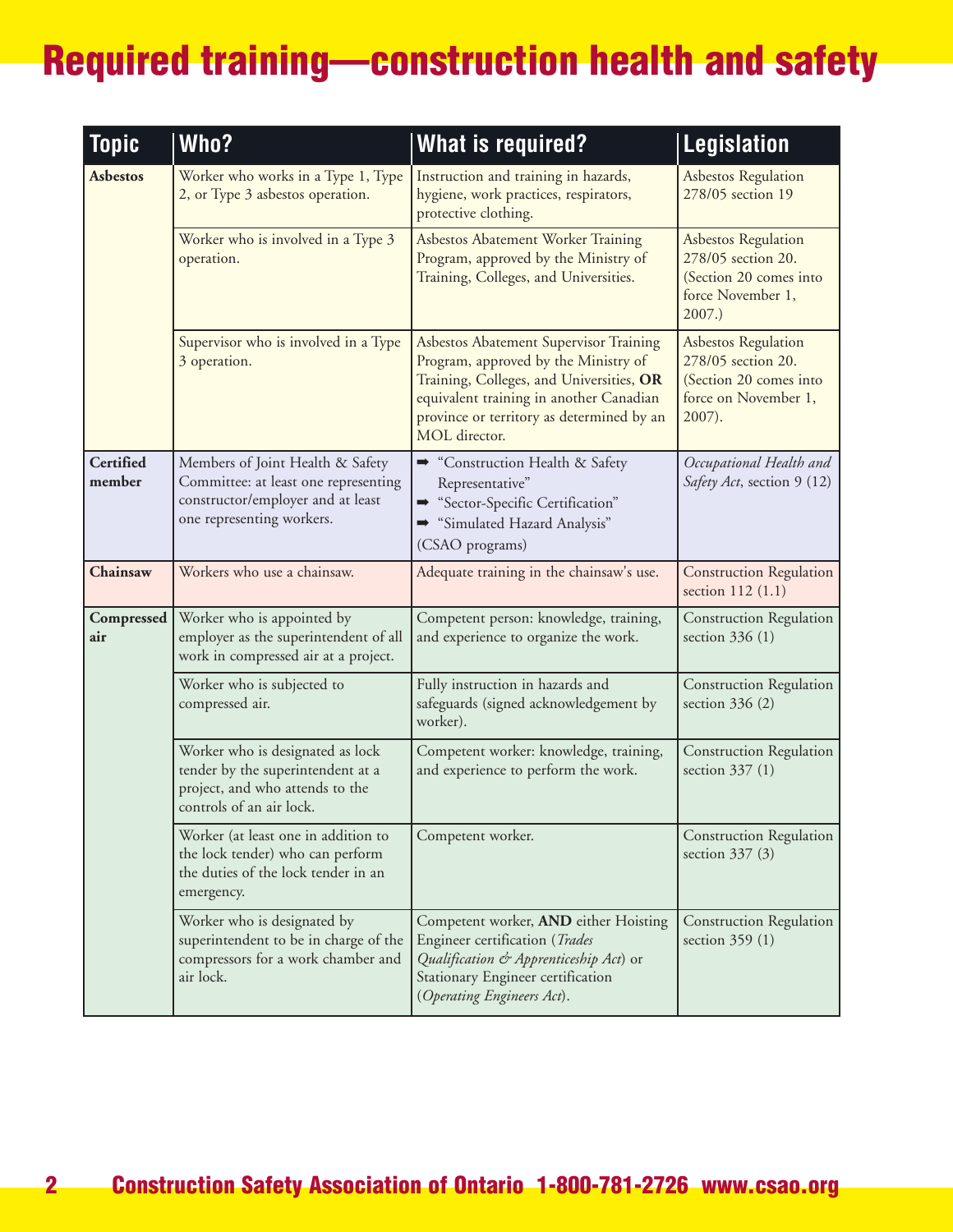| <b>Topic</b>                       | Who?                                                                                                                                             | <b>What is required?</b>                                                                                                                                    | <b>Legislation</b>                                      |
|------------------------------------|--------------------------------------------------------------------------------------------------------------------------------------------------|-------------------------------------------------------------------------------------------------------------------------------------------------------------|---------------------------------------------------------|
| Confined<br>spaces                 | Firefighter or gas technician who<br>performs emergency work in a<br>confined space.                                                             | Training to work safely in confined<br>spaces.                                                                                                              | <b>Construction Regulation</b><br>section 221.3 (2) (b) |
|                                    | Worker who carries out an<br>assessment of related hazards before a<br>worker enters a confined space.                                           | Competent worker.                                                                                                                                           | <b>Construction Regulation</b><br>section 221.6 (1)     |
|                                    | Person who develops and implements<br>the written plan for the confined<br>space, including procedures for<br>control of hazards.                | Competent person.                                                                                                                                           | <b>Construction Regulation</b><br>section 221.7 (1)     |
|                                    | Worker who enters a confined space<br>or performs related work.                                                                                  | Adequate training to perform the work<br>safely in accordance with the employer's<br>written plan, including hazard recognition<br>and safe work practices. | <b>Construction Regulation</b><br>section 221.8         |
|                                    | Person who, before each shift, verifies<br>that the entry permit complies with<br>the relevant plan.                                             | Competent person.                                                                                                                                           | <b>Construction Regulation</b><br>section 221.9 (3)     |
|                                    | Adequate number of persons who are<br>available for immediate<br>implementation of the on-site rescue<br>procedures.                             | Training in on-site rescue procedures, first<br>aid, CPR, and the use of rescue<br>equipment in accordance with the<br>employer's written plan.             | <b>Construction Regulation</b><br>section 221.10        |
|                                    | Worker who inspects the rescue<br>equipment as often as necessary to<br>ensure it is in good working order.                                      | Competent worker.                                                                                                                                           | <b>Construction Regulation</b><br>section 221.11        |
|                                    | Worker who performs tests before<br>and while a worker is in a confined<br>space to ensure that acceptable<br>atmospheric levels are maintained. | Competent worker.                                                                                                                                           | <b>Construction Regulation</b><br>section 221.16 (1)    |
| Cranes,<br>hoisting<br>and rigging | Workers who operate a crane or<br>similar hoisting device capable of<br>raising, lowering, or moving material<br>that weighs more than 7,260 kg. | Hoisting Engineer certification training<br>under Trades Qualification &<br>Apprenticeship Act.                                                             | Construction Regulation<br>section $150(1)$             |
| (Continued<br>on next<br>page)     | Workers who operate a crane or<br>similar hoisting device capable of<br>raising, lowering, or moving material<br>that weighs less than 7,260 kg. | Training in the safe operation of the crane<br>or similar hoisting device (written proof).                                                                  | Construction Regulation<br>section 150 (2), (3)         |
|                                    | Worker who is designated by the<br>professional engineer to inspect a<br>crane to ensure structural integrity.                                   | Competent worker.                                                                                                                                           | <b>Construction Regulation</b><br>section 153 (8)       |
|                                    | Workers involved with the hoisting<br>operation of a cable-supported<br>platform, bucket, basket, etc. that is<br>used as a workplace.           | Adequate instructions about<br>requirements, restrictions, hazards of the<br>hoisting operation.                                                            | Construction Regulation<br>section 153 (12)             |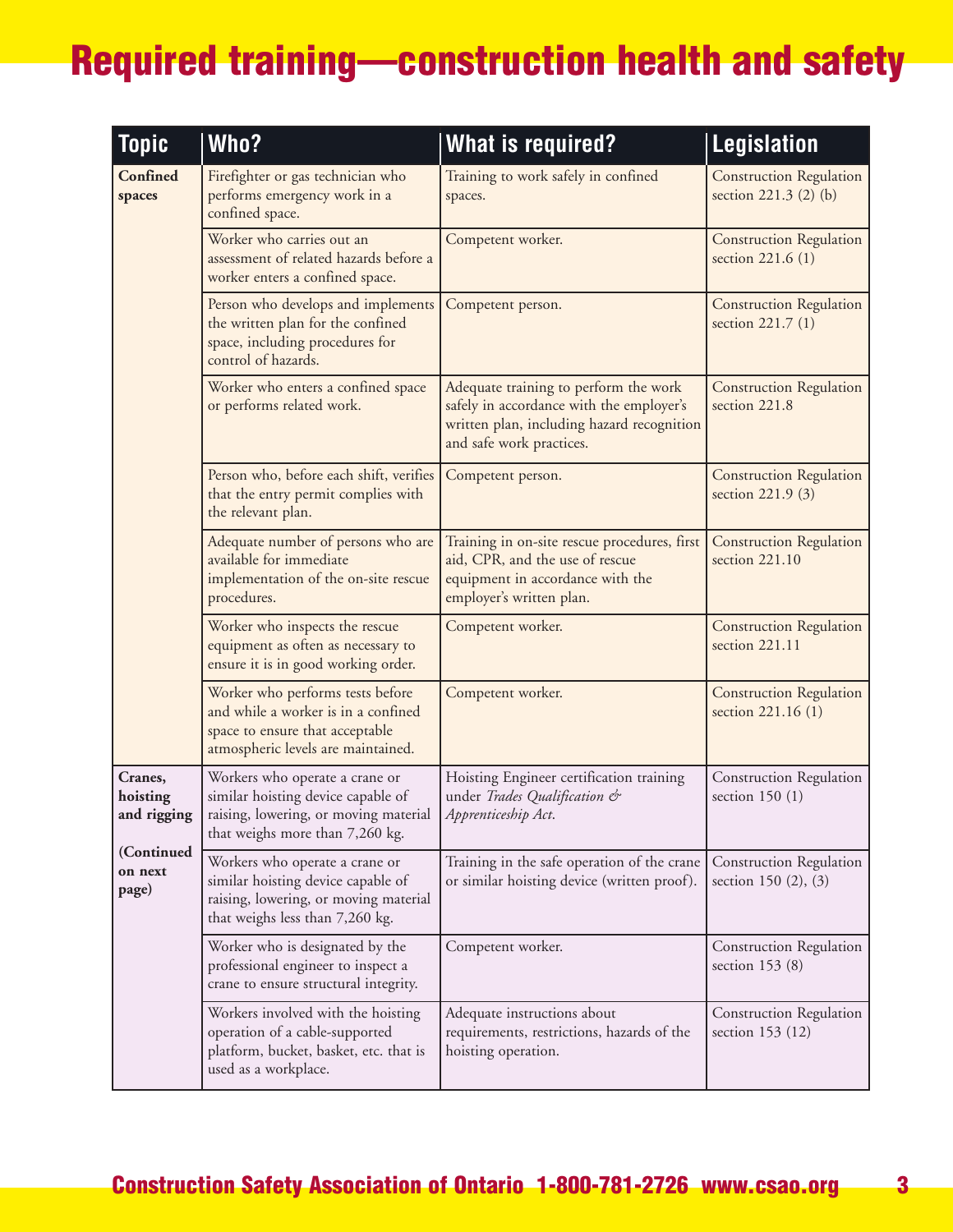| <b>Topic</b>                                            | Who?                                                                                                                                                                                                                                                                                        | <b>What is required?</b>                                                                                                                                                                                  | <b>Legislation</b>                                           |
|---------------------------------------------------------|---------------------------------------------------------------------------------------------------------------------------------------------------------------------------------------------------------------------------------------------------------------------------------------------|-----------------------------------------------------------------------------------------------------------------------------------------------------------------------------------------------------------|--------------------------------------------------------------|
| Cranes,<br>hoisting<br>and<br>rigging,<br>continued     | Worker who visually inspects the<br>crane's structural elements and<br>rigging for defects before each use.                                                                                                                                                                                 | Competent worker.                                                                                                                                                                                         | Construction Regulation<br>section $153(9)$                  |
|                                                         | Worker who sets-up, assembles,<br>extends, and dismantles a crane or<br>similar hoisting device.                                                                                                                                                                                            | Competent worker.                                                                                                                                                                                         | Construction Regulation<br>section $154(1)$                  |
|                                                         | Worker who is designated by a<br>professional engineer and who<br>inspects structural elements and<br>components of a tower crane before<br>and after erection, before use, and<br>after any repairs.                                                                                       | Competent worker.                                                                                                                                                                                         | Construction Regulation<br>sections 158 (1) and<br>159(1)(3) |
|                                                         | Worker who is designated as a<br>signaller and who warns the operator<br>each time equipment or load may<br>approach the minimum distance<br>when operating near an energized<br>overhead electrical conductor.                                                                             | Competent worker.                                                                                                                                                                                         | Construction Regulation<br>section $187(3)$                  |
|                                                         | Worker who performs operational<br>tests on the automatic limit switches<br>and overload limit devices of a tower<br>crane.                                                                                                                                                                 | Competent worker.                                                                                                                                                                                         | Construction Regulation<br>section $161(1)$                  |
|                                                         | Worker who visually inspects all<br>cable used by a crane or similar<br>hoisting device when in use (at least<br>once a month).                                                                                                                                                             | Competent worker.                                                                                                                                                                                         | <b>Construction Regulation</b><br>section $170(1)$           |
| <b>Drowning</b><br>protection                           | Workers (at least two) who shall be<br>available to perform rescue<br>operations, if a worker may drown.                                                                                                                                                                                    | Training to perform rescue operations.                                                                                                                                                                    | <b>Construction Regulation</b><br>section $27$ (2) (a)       |
| Electrical<br>hazards<br>(Continued<br>on next<br>page) | Workers who connect, maintain, or<br>modify electrical equipment or<br>installations.                                                                                                                                                                                                       | Electrician certification training under<br>Trades Qualification and Apprecnticeship<br>Act, OR permission under the Trades<br>Qualification and Apprenticeship Act or<br>Technical Standards Safety Act. | <b>Construction Regulation</b><br>section $182(1)$           |
|                                                         | Worker who is designated as a<br>signaller and who warns the operator<br>of a crane/similar hoisting<br>device/backhoe/power shovel/other<br>vehicle or equipment each time the<br>equipment or load approaches the<br>minimum distance from an energized<br>overhead electrical conductor. | Competent worker.                                                                                                                                                                                         | <b>Construction Regulation</b><br>section $188(8)$           |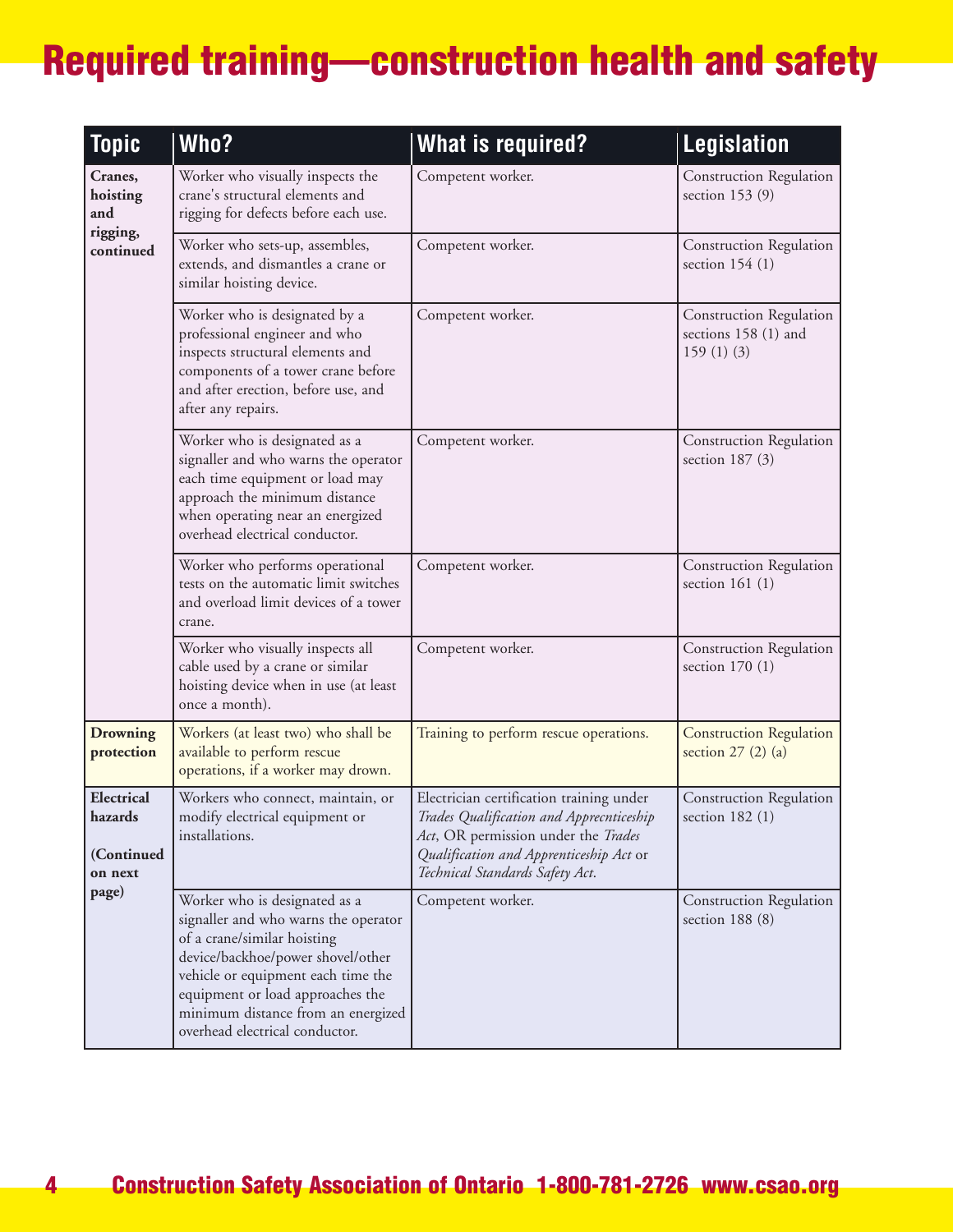| <b>Topic</b>                                | Who?                                                                                                                                                                                                                | <b>What is required?</b>                                                                                                                                          | <b>Legislation</b>                                            |
|---------------------------------------------|---------------------------------------------------------------------------------------------------------------------------------------------------------------------------------------------------------------------|-------------------------------------------------------------------------------------------------------------------------------------------------------------------|---------------------------------------------------------------|
| Electrical<br>hazards,<br>continued         | Worker ensures that a circuit (300 to<br>600 volts) is not inadvertently<br>energized while work is being done<br>on or near electrical<br>equipment/installation that has been<br>disconnected but not locked out. | Competent worker                                                                                                                                                  | Construction Regulation<br>section 190 (9) (b) (ii)           |
|                                             | Worker who can perform recue<br>operations, including CPR, and who<br>can see a worker who is performing<br>work on or near energized exposed<br>parts of electrical<br>equipment/installation.                     | Competent worker                                                                                                                                                  | Construction Regulation<br>section $191(8)$                   |
|                                             | Worker who may be exposed to the<br>hazard of electrical shock or burn<br>while performing work.                                                                                                                    | Training in the proper use, care, and<br>storage of rubber gloves and leather<br>protectors.                                                                      | <b>Construction Regulation</b><br>section 193 $(6)$           |
| Elevating<br>work<br>platform               | → Workers who will operate an<br>elevating work platform for first<br>time<br>→ Workers who inspect an elevating<br>work platform each day before<br>use                                                            | Oral and written instruction on the<br>operation AND training in the operation<br>of that class of elevating work platform,<br>including a hands-on demonstration | <b>Construction Regulation</b><br>section $147$ and $144$ (3) |
| Equipment                                   | Worker who inspects mechanically-<br>powered vehicles, machines, tools<br>and equipment (rated at greater than<br>$10$ hp)                                                                                          | Competent worker                                                                                                                                                  | <b>Construction Regulation</b><br>section $94(1)$             |
| <b>Explosives</b>                           | Worker who is designated by the<br>blasting employer to be in charge of<br>the blasting operations                                                                                                                  | Competent worker                                                                                                                                                  | <b>Construction Regulation</b><br>section $196(1)$            |
|                                             | Worker who handles, transports,<br>prepares, and uses explosives on a<br>project                                                                                                                                    | Competent worker                                                                                                                                                  | <b>Construction Regulation</b><br>section 197                 |
| Explosive-<br>actuated<br>fastening<br>tool | Workers who use an explosive-<br>actuated fastening tool                                                                                                                                                            | Adequate training in the tool's use (carry<br>written proof                                                                                                       | <b>Construction Regulation</b><br>section 117 (1), (2)        |
| <b>Excavation</b>                           | Person who supervises the removal of<br>a support system for the walls of an<br>excavation                                                                                                                          | Competent person                                                                                                                                                  | <b>Construction Regulation</b><br>section 239 (4)             |
| Fall<br>protection                          | Workers who use a fall protection<br>system                                                                                                                                                                         | Training in its use AND adequate oral<br>and written instructions (written records)                                                                               | <b>Construction Regulation</b><br>section $26.2$ (1)          |
| (Continued<br>on next<br>page)              | Person who trains and gives adequate<br>oral and written instructions to<br>worker who uses a fall protection<br>system                                                                                             | Competent person                                                                                                                                                  | <b>Construction Regulation</b><br>section $26.2$ (1)          |
|                                             | Worker who inspects the travel-<br>restraint system before each use                                                                                                                                                 | Competent worker                                                                                                                                                  | <b>Construction Regulation</b><br>section $26.4$ (3)          |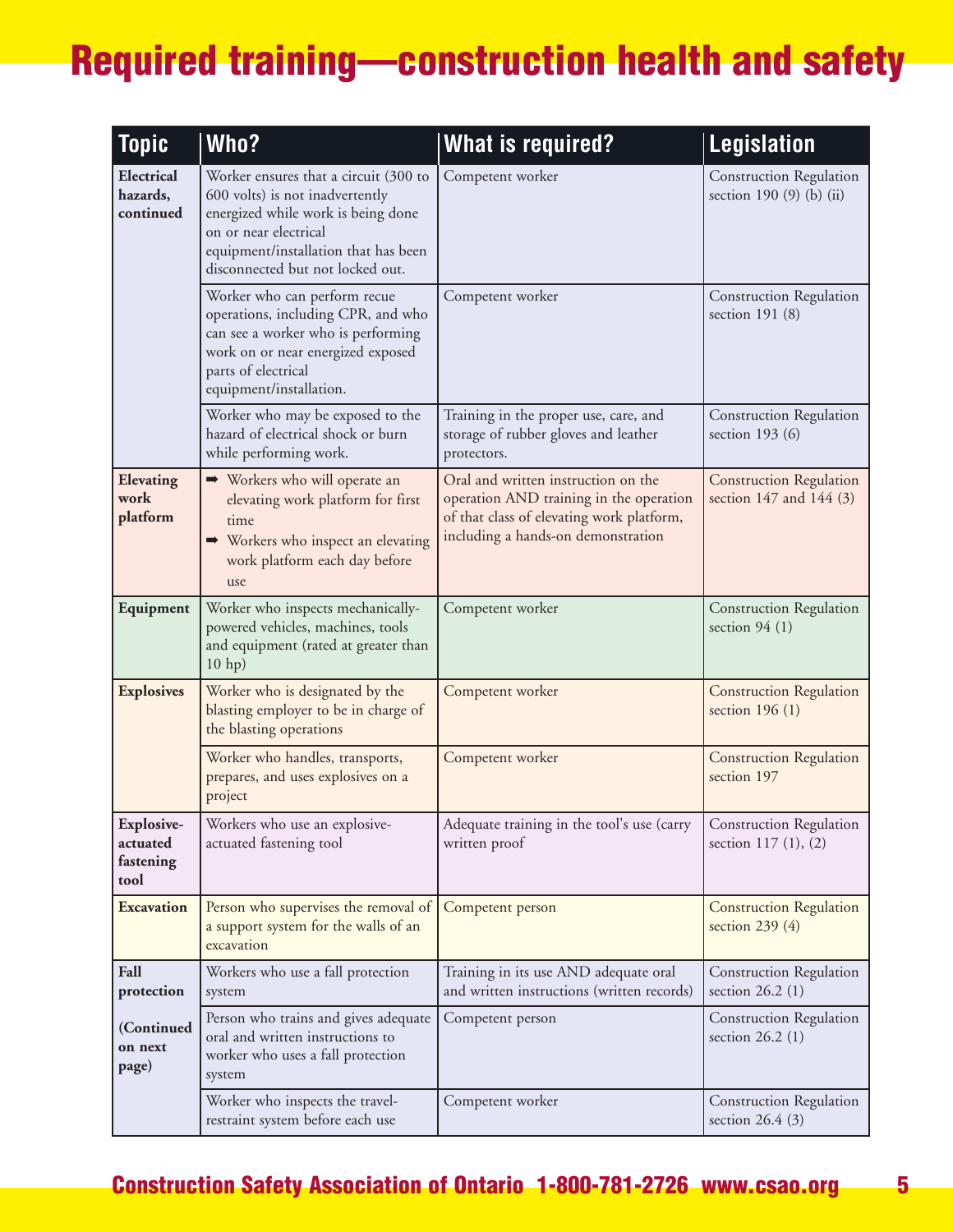| <b>Topic</b>                     | Who?                                                                                                                                                                            | <b>What is required?</b>                                                                                           | Legislation                                                    |
|----------------------------------|---------------------------------------------------------------------------------------------------------------------------------------------------------------------------------|--------------------------------------------------------------------------------------------------------------------|----------------------------------------------------------------|
| Fall<br>protection,<br>continued | Worker who inspects the fall-<br>restricting system before each use.                                                                                                            | Competent worker.                                                                                                  | <b>Construction Regulation</b><br>section $26.5$ (2)           |
|                                  | Worker who inspects the fall-arrest<br>system before each use.                                                                                                                  | Competent worker.                                                                                                  | <b>Construction Regulation</b><br>section $26.6(6)$            |
|                                  | Worker who installs the safety net.                                                                                                                                             | Competent worker.                                                                                                  | <b>Construction Regulation</b><br>section $26.8(2)$            |
|                                  | Person who is under the supervision<br>of professional engineer, and who<br>inspects and tests installation of<br>safety net before it is put in service.                       | Competent person.                                                                                                  | <b>Construction Regulation</b><br>section $26.8(3)$            |
|                                  | Worker who is designated by a<br>supervisor to inspect the horizontal<br>lifeline system before each use.                                                                       | Competent worker.                                                                                                  | <b>Construction Regulation</b><br>section 26.9 (8) 5           |
| Fire safety                      | Workers who may be required to use<br>fire extinguishing equipment.                                                                                                             | Training in its use.                                                                                               | <b>Construction Regulation</b><br>section 52 (1.1)             |
|                                  | Worker who inspects the fire<br>extinguishers (at least once a month).                                                                                                          | Competent worker.                                                                                                  | <b>Construction Regulation</b><br>section 55                   |
| <b>First</b> aid                 | At least one worker for work crew of<br>five or less.                                                                                                                           | "Emergency First Aid" training program.                                                                            | First Aid Reg. 1101<br>sections 8 (2), 9 (2), and              |
|                                  | At least one worker for crew of five<br>or more.                                                                                                                                | "Standard First Aid" training program.                                                                             | 10(2)                                                          |
| Formwork                         | Worker who is designated in writing<br>by the professional engineer to<br>inspect formwork/falsework before<br>concrete placement.                                              | Competent worker.                                                                                                  | <b>Construction Regulation</b><br>section $89(3)$              |
| <b>Hazardous</b><br>material     | Workers who work with or in<br>proximity to a controlled product.                                                                                                               | "Workplace Hazardous Materials<br>Information System" training program.                                            | WHMIS Reg. 860<br>sections 6 & 7                               |
| Helicopter                       | Ground personnel including a<br>signaller for a helicopter being used<br>to hoist materials.                                                                                    | Competent worker.                                                                                                  | <b>Construction Regulation</b><br>section $167(3)$             |
| <b>PPE</b>                       | Workers who wear protective<br>clothing or use personal protective<br>equipment or devices.                                                                                     | Instruction and training in the care and<br>use of the clothing, equipment, or device.                             | <b>Construction Regulation</b><br>section 21 $(3)$             |
| Pipeline<br>repair               | Worker who carries out hot-tapping<br>and boxing-in when repairing or<br>altering a pipeline, under controlled<br>conditions that provide for the<br>protection of all persons. | Competent worker.                                                                                                  | <b>Construction Regulation</b><br>section $48(2)$              |
| Propane                          | Workers who use construction<br>heaters and hand-held torches.                                                                                                                  | "Propane in Construction", CSAO<br>training program, or applicable ROT<br>(record of training).                    | Propane Storage, and<br>Handling Reg. 211/01<br>sections 6 & 8 |
|                                  | Workers who use propane-fuelled<br>roofing equipment.                                                                                                                           | "Working Safely With Propane in the<br>Roofing Industry", CSAO program, or<br>applicable ROT (record of training). |                                                                |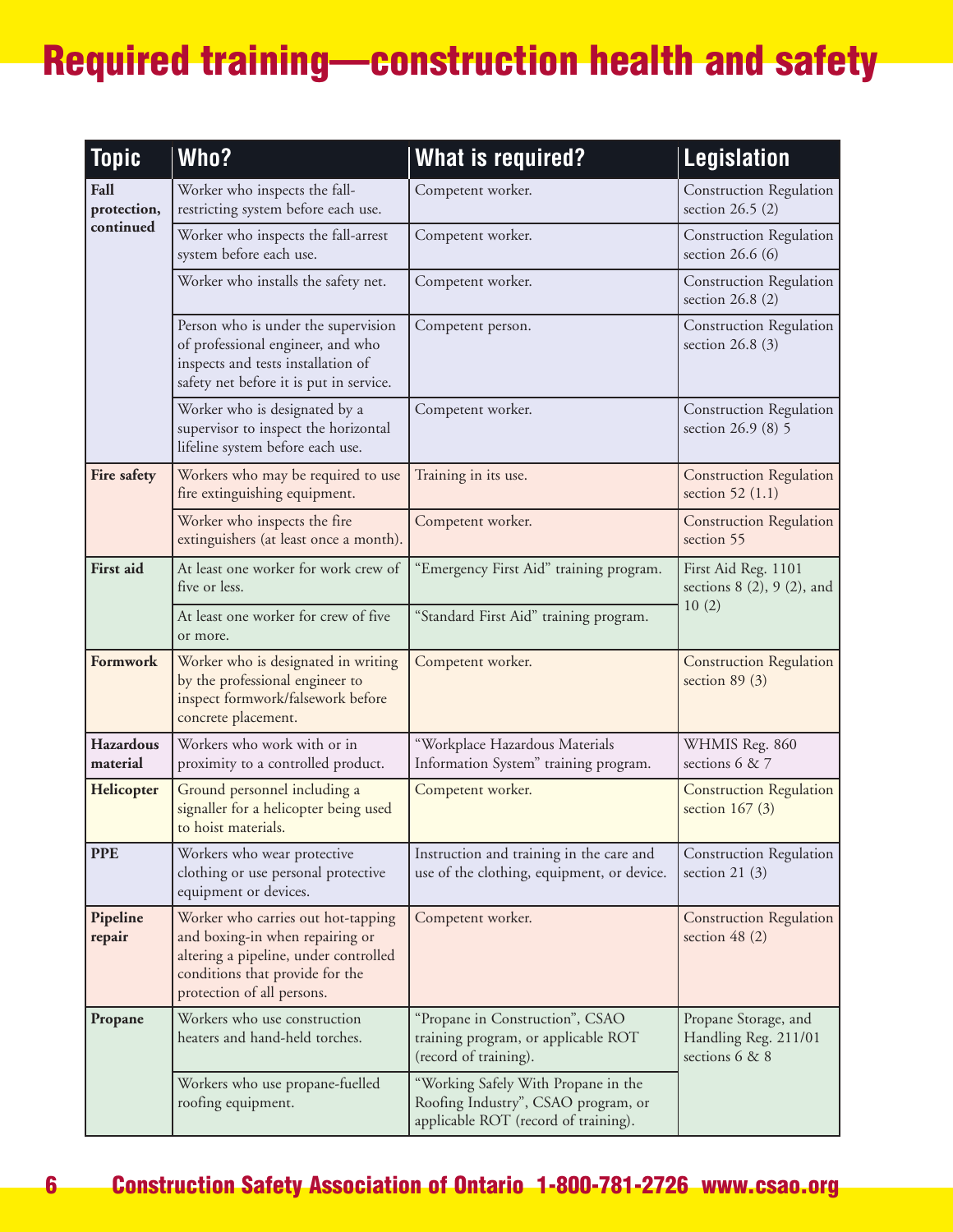| <b>Topic</b>              | Who?                                                                                                                                                                              | <b>What is required?</b>                                                                                                                                                                      | <b>Legislation</b>                                                       |
|---------------------------|-----------------------------------------------------------------------------------------------------------------------------------------------------------------------------------|-----------------------------------------------------------------------------------------------------------------------------------------------------------------------------------------------|--------------------------------------------------------------------------|
| Roofing                   | Worker who operates a hoist used on<br>a roof.                                                                                                                                    | Competent worker.                                                                                                                                                                             | <b>Construction Regulation</b><br>section $209(2)$                       |
|                           | Worker who operates a hot tar or<br>bitumen road tanker or kettle.                                                                                                                | Competent worker.                                                                                                                                                                             | <b>Construction Regulation</b><br>section $211(1)$                       |
| <b>Scaffolds</b>          | Worker who is designated by the<br>project supervisor and who inspects<br>the scaffold before it is used.                                                                         | Competent worker.                                                                                                                                                                             | Construction Regulation<br>section $130(3)$                              |
|                           | Worker who supervises the erection,<br>alteration, and dismantling of a<br>scaffold.                                                                                              | Competent worker.                                                                                                                                                                             | Construction Regulation<br>section 131                                   |
|                           | Worker who inspects mechanically-<br>powered suspended platform,<br>suspended scaffold, or boatswain's<br>chair, before use each day.                                             | Competent worker.                                                                                                                                                                             | Construction Regulation<br>section 137 (11)                              |
| Signaller                 | Worker who is a signaller and who<br>assists the operator of a vehicle,<br>machine, equipment, shovel,<br>backhoe, crane, or similar excavating<br>machines and hoisting devices. | Competent worker AND<br>Adequate oral training in his or her<br>duties<br>Adequate oral and written<br>instructions, in a language that he or<br>she understands.                             | <b>Construction Regulation</b><br>section 104 (3), (4),<br>106(1), (1.5) |
| Supervision               | Person who has been appointed a<br>supervisor by the employer.                                                                                                                    | Competent person.                                                                                                                                                                             | OHS Act section<br>25(2)(c)                                              |
|                           | Person who is the supervisor's<br>assistant and who supervises the<br>work in place of the supervisor.                                                                            | Competent person.                                                                                                                                                                             | <b>Construction Regulation</b><br>section $14(2)$                        |
|                           | Person who is appointed by the<br>supervisor and who inspects the<br>project in place of the supervisor.                                                                          | Competent person.                                                                                                                                                                             | Construction Regulation<br>section 14 $(3)$                              |
|                           | Person who performs the necessary<br>tests and observations for detection<br>of hazardous conditions on a project.                                                                | Competent person.                                                                                                                                                                             | Construction Regulation<br>section 14 $(5)$                              |
| <b>Traffic</b><br>control | Worker who sets up or removes<br>traffic control measures on a<br>roadway or shoulder of a roadway.                                                                               | Competent worker AND adequate oral<br>and written instructions to set up or<br>remove the traffic control measures, in a<br>language the worker understands.                                  | <b>Construction Regulation</b><br>section $67(6)$                        |
|                           | Worker who directs vehicular traffic.                                                                                                                                             | Competent worker AND adequate oral<br>and written instruction to direct vehicular<br>traffic, including a description of the<br>signals that are used, in language the<br>worker understands. | <b>Construction Regulation</b><br>section 69 $(4)$                       |